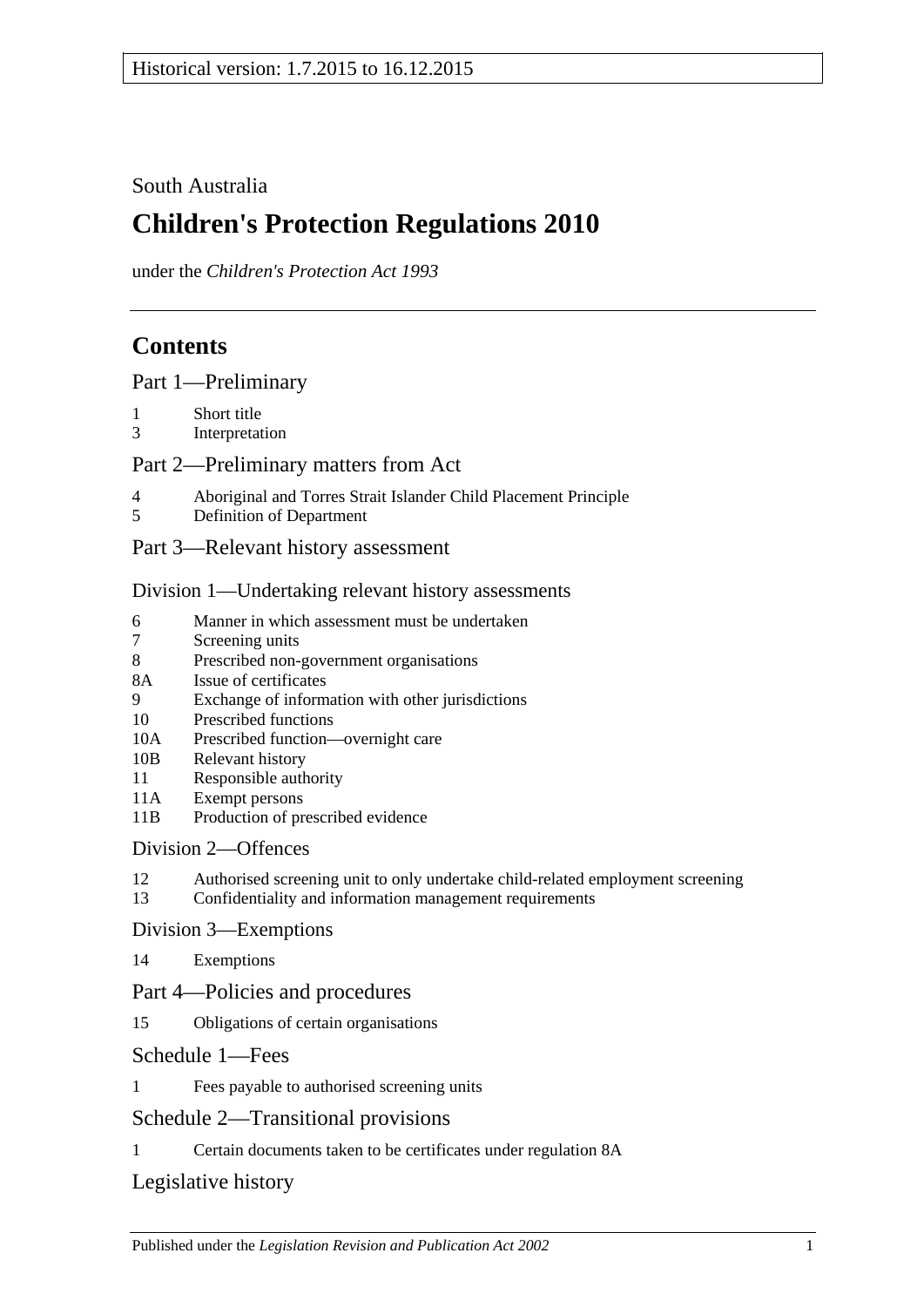## <span id="page-1-0"></span>**Part 1—Preliminary**

#### <span id="page-1-1"></span>**1—Short title**

These regulations may be cited as the *Children's Protection Regulations 2010*.

### <span id="page-1-2"></span>**3—Interpretation**

(1) In these regulations—

*Act* means the *[Children's Protection Act](http://www.legislation.sa.gov.au/index.aspx?action=legref&type=act&legtitle=Childrens%20Protection%20Act%201993) 1993*;

*authorised screening unit* means a person or body established as, or declared to be, an authorised screening unit under [regulation](#page-3-2) 7(1);

*child-related employment screening* means undertaking an assessment of information about a person for the purpose of determining whether the person may, if appointed to, or engaged to act in, a position, pose a risk to the safety of children;

*CrimTrac* means the CrimTrac Agency established under the *Public Service Act 1999* of the Commonwealth;

*disability* has the same meaning as in the *[Disability Services Act](http://www.legislation.sa.gov.au/index.aspx?action=legref&type=act&legtitle=Disability%20Services%20Act%201993) 1993*;

*disability services* has the same meaning as in the *[Disability Services Act](http://www.legislation.sa.gov.au/index.aspx?action=legref&type=act&legtitle=Disability%20Services%20Act%201993) 1993*;

*interstate authorised screening unit* means a person or body declared to be an interstate authorised screening unit under [regulation](#page-3-3) 7(2);

*interstate spent conviction* means a conviction that is spent under a corresponding law (within the meaning of the *[Spent Convictions Act](http://www.legislation.sa.gov.au/index.aspx?action=legref&type=act&legtitle=Spent%20Convictions%20Act%202009) 2009*).

- (2) A term or phrase used in these regulations that is used in section 8B or 8BA of the Act has the same meaning as in that section.
- (3) In these regulations, a reference to the Chief Executive includes a reference to a delegate of the Chief Executive.

## <span id="page-1-3"></span>**Part 2—Preliminary matters from Act**

#### <span id="page-1-4"></span>**4—Aboriginal and Torres Strait Islander Child Placement Principle**

- <span id="page-1-5"></span>(1) For the purposes of section 4(5) of the Act, the Aboriginal and Torres Strait Islander Child Placement Principle is as follows:
	- (a) the fundamental principles apply to the placement of an Aboriginal or Torres Strait Islander child with the additional requirement that in determining a child's best interests under subsection (4) of that section consideration must be given to the child's cultural needs and identity;
	- (b) subject to the fundamental principles, when an Aboriginal or Torres Strait Islander child is being placed in alternative care (other than care provided in a detention facility), consideration must be given to placing the child with the first in order of priority of the following persons who is available to provide the care: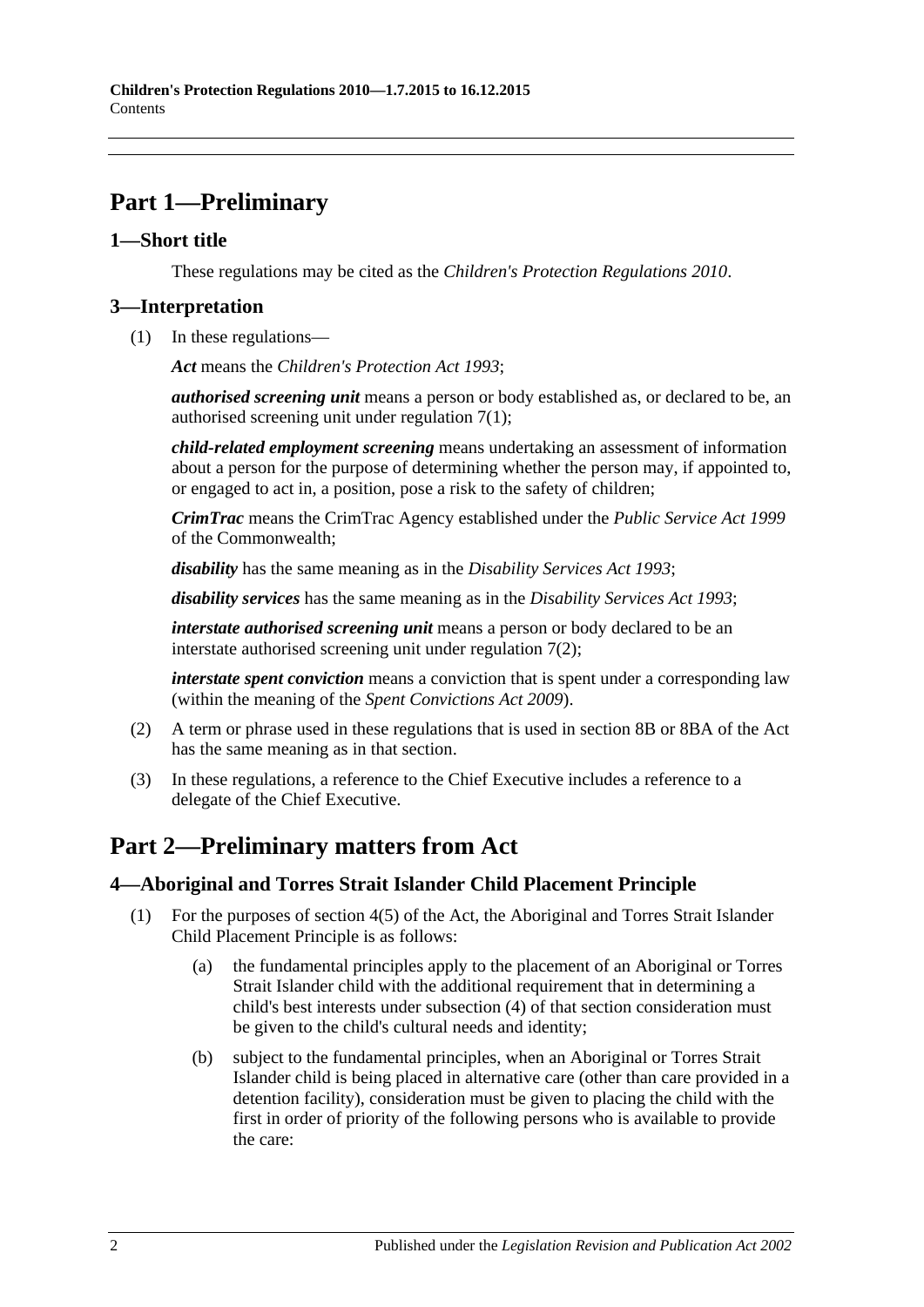- (i) a member of the child's family, as determined by reference to Aboriginal or Torres Strait Islander culture;
- (ii) a member of the child's community who has a relationship of responsibility for the child, as determined by reference to Aboriginal or Torres Strait Islander traditional practice or custom;
- (iii) a member of the child's community, as determined by reference to Aboriginal or Torres Strait Islander traditional practice or custom;
- (iv) a person—
	- (A) in the case of an Aboriginal child—of Aboriginal cultural background; or
	- (B) in the case of a Torres Strait Islander child—of Torres Strait Islander cultural background;
- (v) a person who is able to ensure that the child maintains significant contact with the child's family (as determined by reference to Aboriginal or Torres Straight Islander culture), the child's community or communities and the child's culture;
- (c) if the placement of a child in alternative care in accordance with [paragraph](#page-1-5) (b) is objected to by the child on reasonable grounds, consideration must be given to placing the child with the next person (determined in accordance with [paragraph](#page-1-5) (b)) available to provide the care.
- (2) In this regulation—

*fundamental principles* means the fundamental principles set out in section 4 of the Act (other than the principle in section 4(5) of the Act).

#### <span id="page-2-0"></span>**5—Definition of Department**

For the purposes of the definition of *Department* in section 6(1) of the Act, the administrative unit that is, under the Minister, responsible for the administration of the Act is prescribed.

## <span id="page-2-2"></span><span id="page-2-1"></span>**Part 3—Relevant history assessment**

#### **Division 1—Undertaking relevant history assessments**

#### <span id="page-2-3"></span>**6—Manner in which assessment must be undertaken**

- <span id="page-2-4"></span>(1) For the purposes of section 8B of the Act, the responsible authority for an organisation to which that section applies must undertake an assessment of a person's relevant history by either of the following methods:
	- $(a)$  by
		- (i) obtaining—
			- (A) a criminal history report (such as a National Police Certificate) relating to the person provided by South Australia Police or a CrimTrac accredited agency or broker; or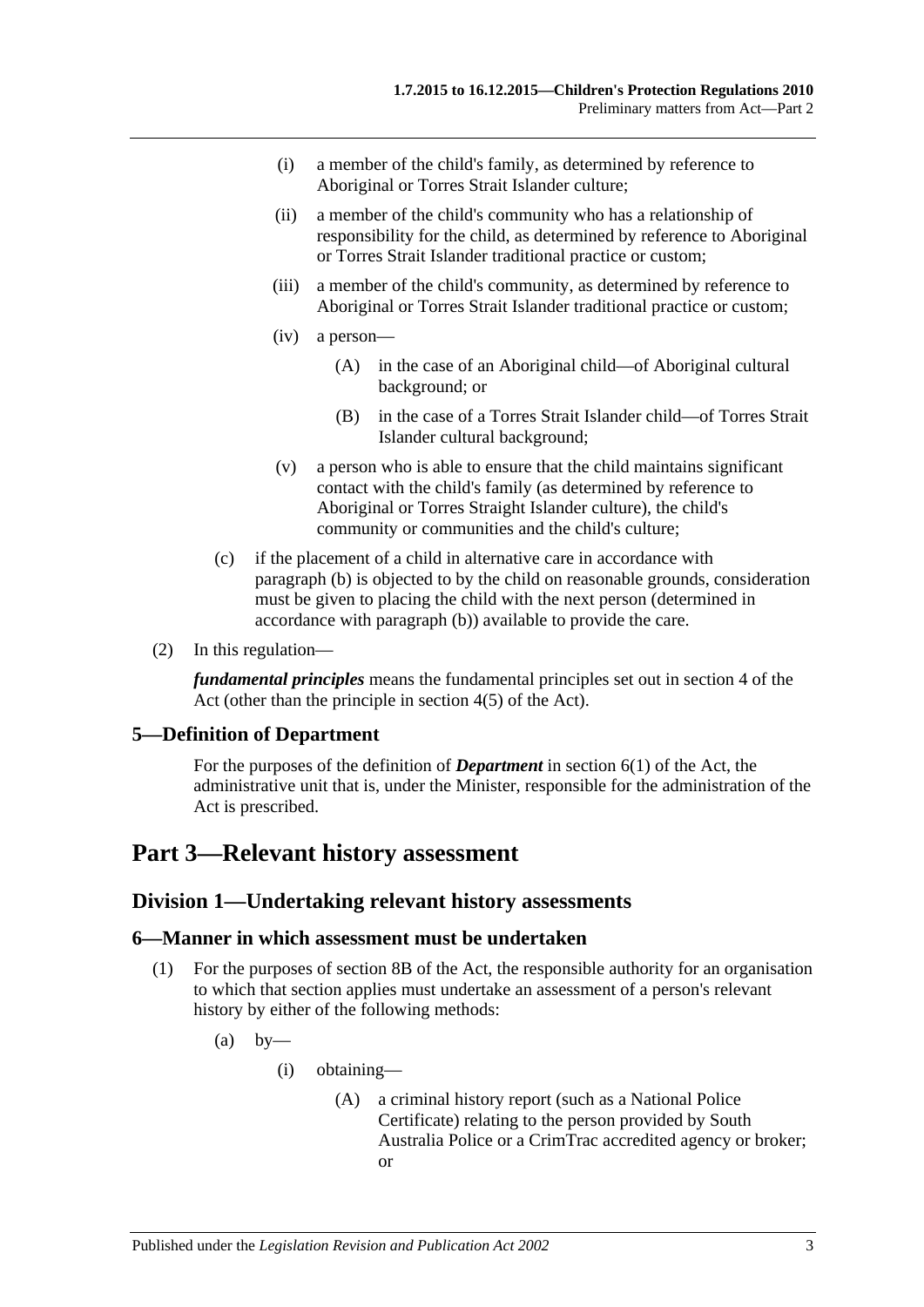- (B) other prescribed evidence of the person's relevant history; and
- (ii) undertaking an assessment of that report or evidence, taking into account any information provided by the person for the assessment, for the purpose of determining whether the person may pose a risk to the safety of children;
- (b) by having an authorised screening unit assess the relevant history of the person.
- (1a) For the purposes of section 8BA(3)(a) of the Act, an assessment of the relevant history of a person to whom that section applies is to be undertaken by having an authorised screening unit assess the relevant history of the person.
- (1b) An assessment under this regulation must be conducted in accordance with any relevant standards issued by the Chief Executive under section 8A(j) of the Act.
- (2) In this regulation—

*prescribed evidence* means evidence of a kind specified by the Chief Executive for the purposes of this regulation in standards referred to in [subregulation](#page-2-4) (1)(a).

#### <span id="page-3-2"></span><span id="page-3-0"></span>**7—Screening units**

- <span id="page-3-4"></span>(1) The Chief Executive may, as the Chief Executive thinks fit—
	- (a) establish authorised screening units; or
	- (b) declare, by notice in the Gazette, that a person or body is an authorised screening unit,

for the purposes of undertaking assessments of a person's relevant history under the Act.

- <span id="page-3-3"></span>(2) The Chief Executive may, by notice in the Gazette, declare that a person or body is an interstate authorised screening unit for the purposes of these regulations.
- <span id="page-3-5"></span>(3) An authorised screening unit may undertake an assessment of a person's relevant history (where the assessment relates to the care and protection of children)—
	- (a) for the purpose of assessing the person's suitability for enrolment as an adult in secondary education; or
	- (b) if the assessment is required under a contract entered into with a State Government agency or instrumentality; or
	- (c) where a child is undertaking a workplace learning program in connection with an approved learning program (within the meaning of section 75D of the *[Education Act](http://www.legislation.sa.gov.au/index.aspx?action=legref&type=act&legtitle=Education%20Act%201972) 1972*).

#### <span id="page-3-1"></span>**8—Prescribed non-government organisations**

For the purposes of section  $8B(6)(c)$  of the Act, a non-government organisation that provides disability services wholly or partly for children is a non-government organisation of a prescribed class.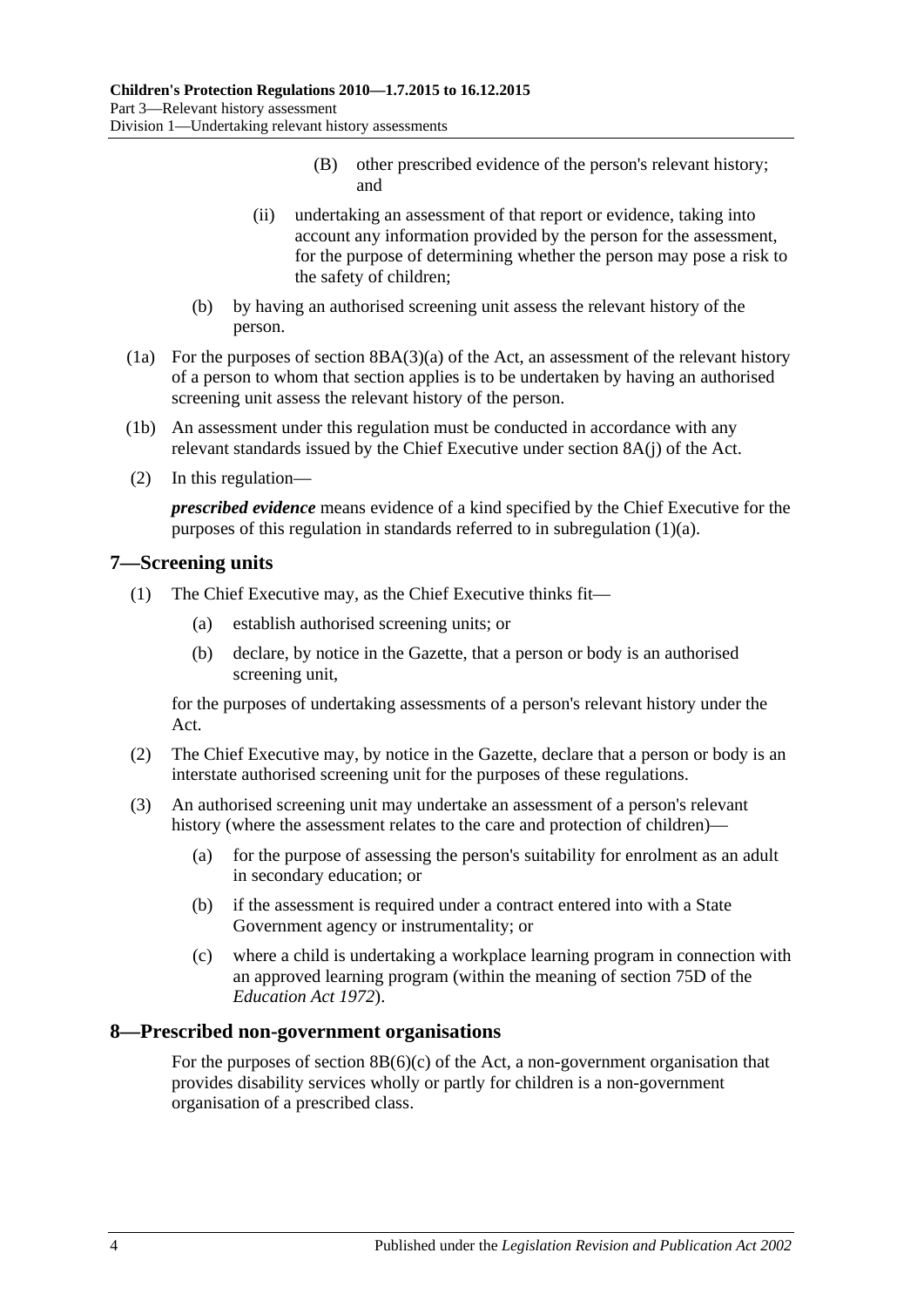#### <span id="page-4-0"></span>**8A—Issue of certificates**

- (1) For the purposes of section 8B(7)(bb) of the Act, an authorised screening unit must, on completion of an assessment of a person's relevant history, issue a certificate to the person in accordance with this regulation.
- (2) A certificate—
	- (a) must be in a form approved by the Minister; and
	- (b) must contain the full name of the person to whom it relates; and
	- (c) must contain the date of issue of the certificate; and
	- (d) must contain a statement that "the relevant history of [*full name of person to whom certificate relates*] has been assessed by [*name of authorised screening unit*] and indicates/does not indicate [*as appropriate*] that [*full name of person to whom certificate relates*] poses a risk to the safety of children".
- (3) A certificate must not indicate that the person to whom the certificate relates is only suitable or authorised to perform specified prescribed functions (however a failure to comply with this subregulation will not invalidate a certificate).
- (4) A certificate may be issued to a person—
	- (a) by giving the certificate to the person personally; or
	- (b) by posting the certificate in an envelope addressed to the person at the person's last known residential or business address; or
	- (c) by leaving the certificate for the person at the person's last known residential or business address with someone apparently over the age of 16 years; or
	- (d) by transmitting a copy of the certificate by fax or email to a fax number or email address.
- (5) To avoid doubt, the issue of a certificate under this regulation does not amount to a representation that the person to whom the certificate relates is suitable or competent (however described) to work with children or perform a prescribed function.
- (6) No civil or criminal liability attaches to the Crown or any other person in relation to the issue of a certificate under this regulation in good faith and without negligence.

#### <span id="page-4-1"></span>**9—Exchange of information with other jurisdictions**

Despite any other Act or law, information forming part of a person's relevant history (other than information under paragraph (a)(v) of the definition of *relevant history* in section 8B of the Act) may be provided by the Crown, or an agency or instrumentality of the Crown, to—

(b) an interstate authorised screening unit for the purpose of undertaking child-related employment screening as authorised or required under a law of another State or Territory, or of the Commonwealth.

### <span id="page-4-2"></span>**10—Prescribed functions**

For the purposes of paragraph (c) of the definition of *prescribed functions* in section 8B(8) of the Act, the following kinds of records are prescribed, where such records relate to a child or children:

(a) records of an educational or child care service;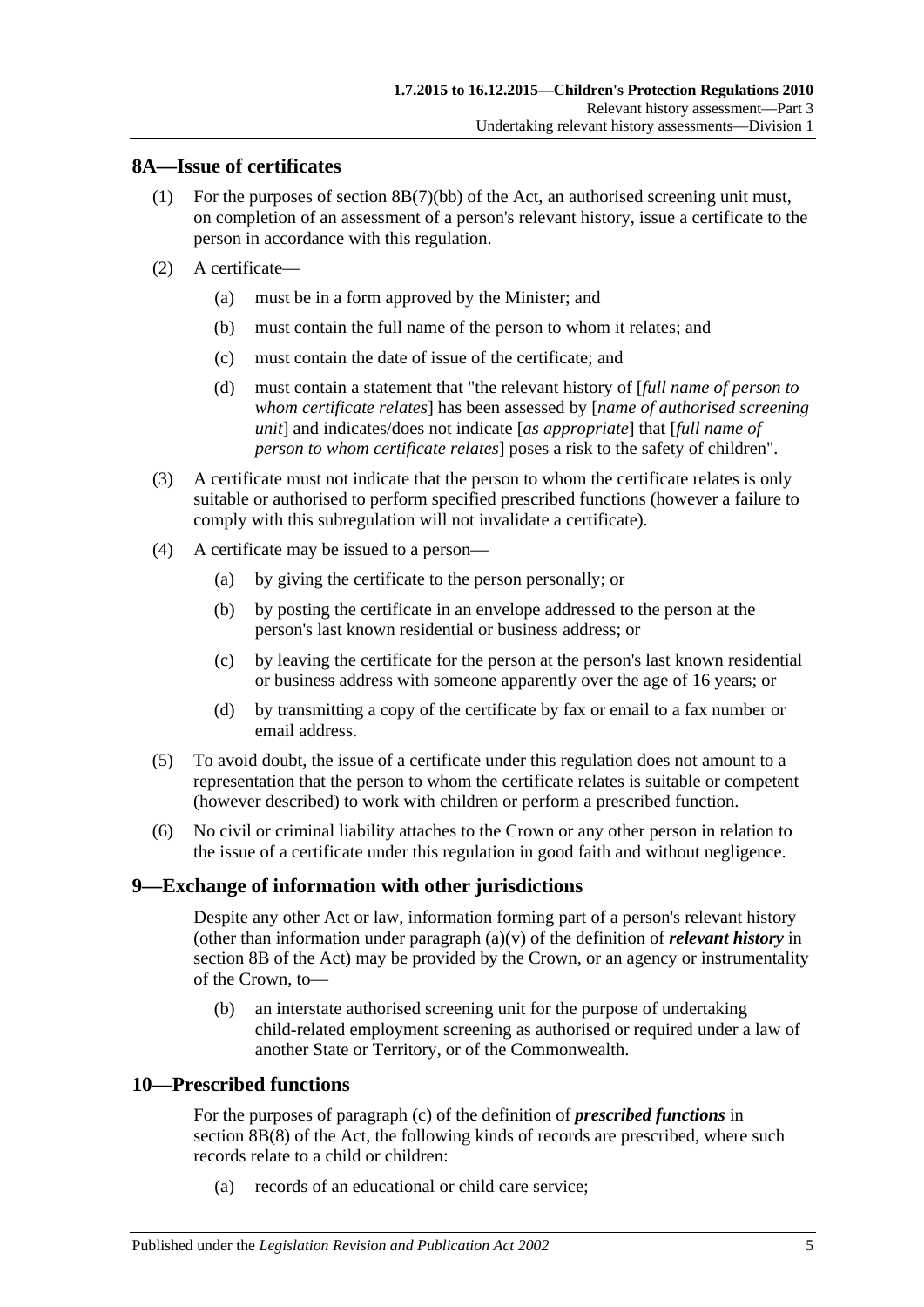- (b) records of a health service (within the meaning of the *[Health Care Act](http://www.legislation.sa.gov.au/index.aspx?action=legref&type=act&legtitle=Health%20Care%20Act%202008) 2008*);
- (c) records of a disability service (within the meaning of the *[Disability Services](http://www.legislation.sa.gov.au/index.aspx?action=legref&type=act&legtitle=Disability%20Services%20Act%201993)  Act [1993](http://www.legislation.sa.gov.au/index.aspx?action=legref&type=act&legtitle=Disability%20Services%20Act%201993)*);
- (d) records made or kept in connection with the administration of the *[Children's](http://www.legislation.sa.gov.au/index.aspx?action=legref&type=act&legtitle=Childrens%20Protection%20Act%201993)  [Protection Act](http://www.legislation.sa.gov.au/index.aspx?action=legref&type=act&legtitle=Childrens%20Protection%20Act%201993) 1993*, the *[Family and Community Services Act](http://www.legislation.sa.gov.au/index.aspx?action=legref&type=act&legtitle=Family%20and%20Community%20Services%20Act%201972) 1972*, the *[Young Offenders Act](http://www.legislation.sa.gov.au/index.aspx?action=legref&type=act&legtitle=Young%20Offenders%20Act%201993) 1993* or the *[Youth Court Act](http://www.legislation.sa.gov.au/index.aspx?action=legref&type=act&legtitle=Youth%20Court%20Act%201993) 1993*;
- (e) records relating to legal proceedings.

#### <span id="page-5-0"></span>**10A—Prescribed function—overnight care**

- (1) The provision of overnight care is prescribed for the purposes of paragraph (d) of the definition of *prescribed functions* in section 8B(8) of the Act.
- (2) In this regulation—

*overnight care* means care provided to a child overnight and involving sleeping arrangements (whether such care is provided on a short term or ongoing basis).

#### <span id="page-5-1"></span>**10B—Relevant history**

- (1) For the purposes of paragraph  $(a)(v)$  of the definition of *relevant history* in section 8B(8) of the Act, the following persons and bodies are prescribed:
	- (a) the Department;
	- (b) the administrative unit that is, under a Minister, responsible for the administration of the *[Carers Recognition Act](http://www.legislation.sa.gov.au/index.aspx?action=legref&type=act&legtitle=Carers%20Recognition%20Act%202005) 2005*;
	- (c) the administrative unit that is, under a Minister, responsible for the administration of the *[Disability Services Act](http://www.legislation.sa.gov.au/index.aspx?action=legref&type=act&legtitle=Disability%20Services%20Act%201993) 1993*;
	- (d) the Courts Administration Authority;
	- (e) an authorised screening unit.
- (2) Information under paragraph (a)(v) of the definition of *relevant history* in section 8B(8) of the Act that is lawfully obtained or held by the Department is excluded from the ambit of that definition in respect of a relevant history assessment of a kind determined by the Chief Executive if the Chief Executive is not satisfied that the information relates to a person who has been responsible for harming a child.
- (3) Information is excluded from the ambit of the definition of *relevant history* in section 8B(8) of the Act in respect of a relevant history assessment of a kind determined by the Chief Executive if the Chief Executive determines, for reasons based on the nature and quality of the information or on other reasonable grounds, that the information should be so excluded.

#### <span id="page-5-2"></span>**11—Responsible authority**

For the purposes of the definition of *responsible authority* in section 8B(8) of the Act, each of the following bodies is approved:

- (a) the Association of Independent Schools of South Australia Incorporated;
- (b) the Catholic Church Endowment Society Incorporated;
- (c) the Lutheran Schools Association of South Australia, Northern Territory and Western Australia Incorporated.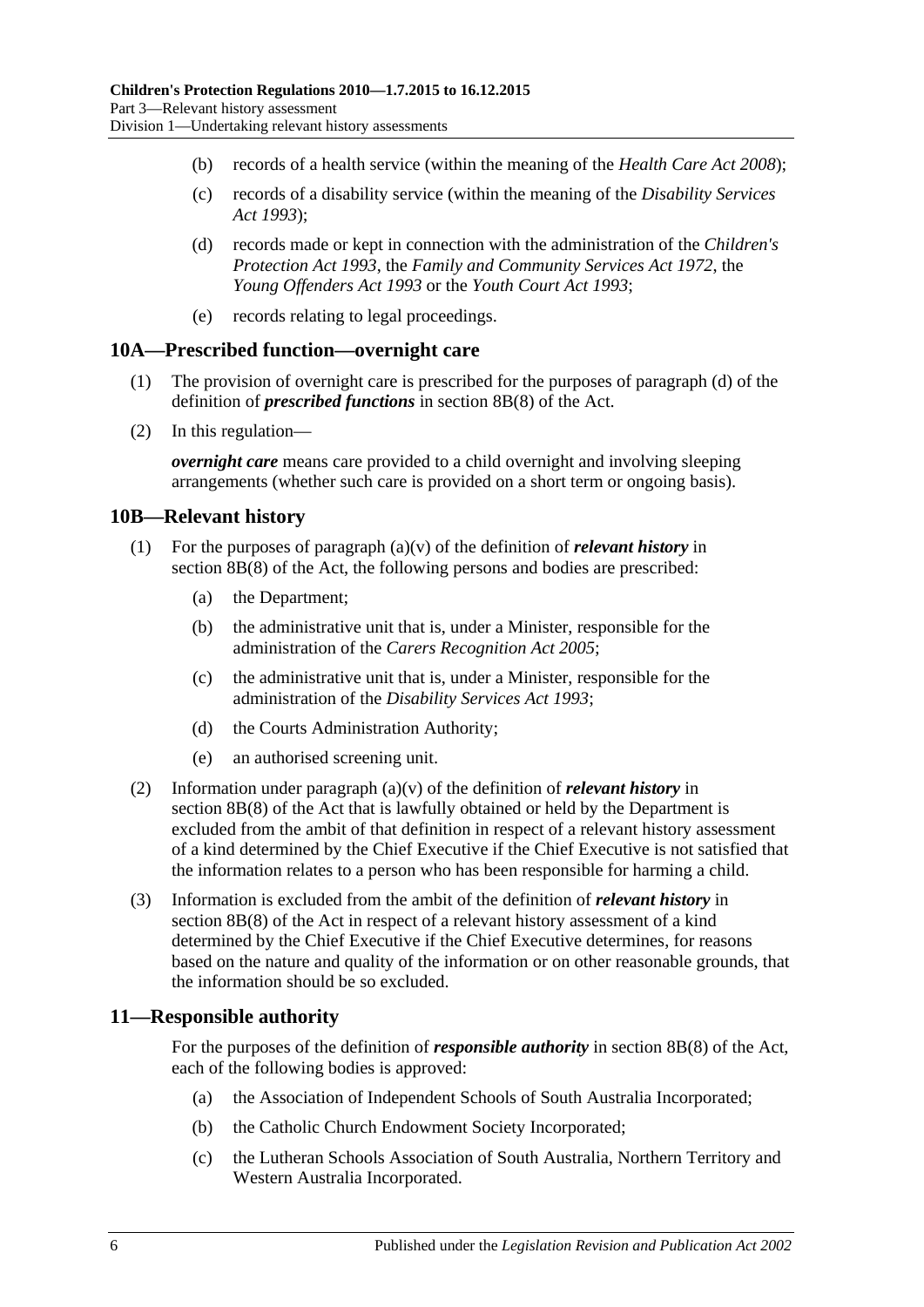#### <span id="page-6-0"></span>**11A—Exempt persons**

For the purposes of section 8BA(2)(b) of the Act, the following persons, or persons of the following classes, are declared to be persons, or classes of persons, to whom that section does not apply:

- (a) a person who is not a member of an organisation contemplated by section 8B(6) of the Act;
- (b) a person who performs a prescribed function pursuant to a personal arrangement between the person and the parent or guardian of the relevant child or children (whether or not the arrangement involves payment to the person).

#### <span id="page-6-1"></span>**11B—Production of prescribed evidence**

- (1) For the purposes of section  $8BA(5)(c)$  of the Act, a request under that subsection must—
	- (a) be made in writing; and
	- (b) set out the name of the person making the request and the name of the child to whom the request relates; and
	- (c) specify whether the person making the request is the parent, guardian or carer of the child.
- (2) For the purposes of section 8BA(5) of the Act, the following kinds of evidence are prescribed:
	- (a) in the case where the assessment of the person's relevant history is undertaken by an authorised screening unit—a certificate issued to the person under [regulation](#page-4-0) 8A within the 3 years preceding the request under that subsection; or
	- (b) a criminal history report (such as a National Police Certificate) prepared by South Australia Police, CrimTrac or a CrimTrac accredited agency or broker within the 3 years preceding the request under that subsection; or
	- (c) any other evidence of a kind approved by the Chief Executive for the purposes of this subregulation.

## <span id="page-6-2"></span>**Division 2—Offences**

## <span id="page-6-3"></span>**12—Authorised screening unit to only undertake child-related employment screening**

(1) An authorised screening unit must not undertake an assessment of prescribed information unless satisfied that the assessment is required for child-related employment screening or is otherwise authorised or required by law.

Maximum penalty: \$10 000.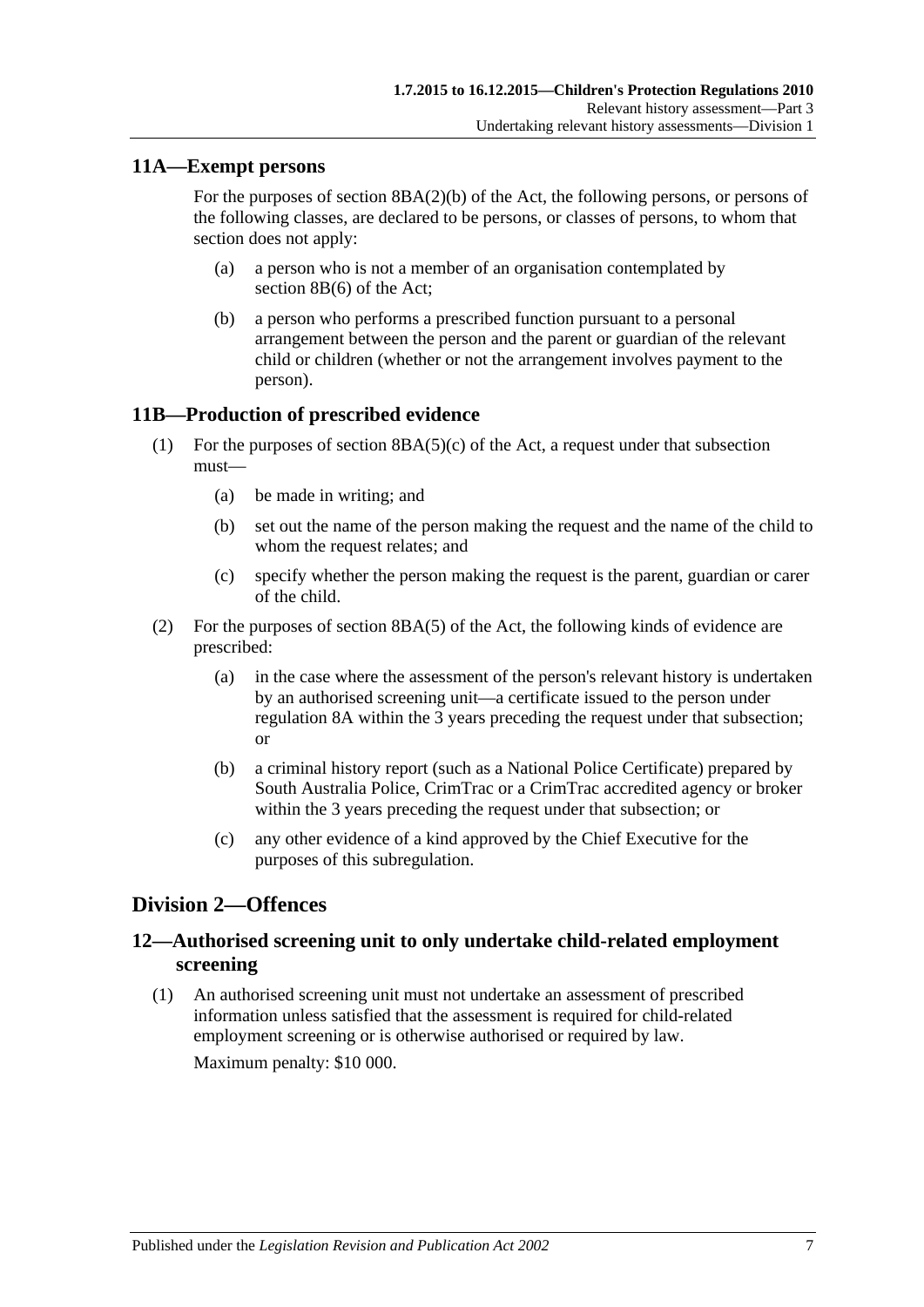(2) An authorised screening unit established by the Chief Executive under [regulation](#page-3-4) 7(1)(a) must not undertake any kind of assessment other than assessment of a person's relevant history for the purpose of child-related employment screening or a purpose authorised under [regulation](#page-3-5) 7(3) unless the authorised screening unit has been granted approval, in writing, by the Chief Executive to undertake assessments of that kind.

Maximum penalty: \$10 000.

- (3) The Chief Executive must not grant approval to an authorised screening unit to undertake a particular kind of assessment unless the Chief Executive is satisfied that the authorised screening unit has in place appropriate safeguards to ensure that prescribed information will not be used for the purpose of those assessments.
- (4) In this regulation—

*prescribed information* means—

- (a) information of a kind specified in subparagraph (ii), (iii), (iv) or  $(v)$  of paragraph (a) of the definition of *relevant history* in section 8B(8) of the Act; and
- (b) information relating to an interstate spent conviction.

#### <span id="page-7-0"></span>**13—Confidentiality and information management requirements**

- (1) A person who, in the course of carrying out functions of—
	- (a) a responsible authority; or
	- (b) an organisation to which a responsible authority communicates information forming part of a person's relevant history; or
	- (c) an organisation that prepares a relevant history report for a responsible authority; or
	- (d) an authorised screening unit,

has, or has had, access to information forming part of a person's relevant history must not disclose such information except—

- (e) to, or with the consent of, the person to whom the information relates; or
- (f) as may be authorised or required by law.

Maximum penalty: \$10 000.

- (2) The responsible authority for an organisation to which section 8B of the Act applies must ensure that information forming part of—
	- (a) a person's relevant history; or
	- (b) an assessment obtained from an authorised screening unit,

is dealt with in accordance with any standards for dealing with such information published from time to time by the Chief Executive (insofar as such standards are applicable to the organisation).

Maximum penalty: \$5 000.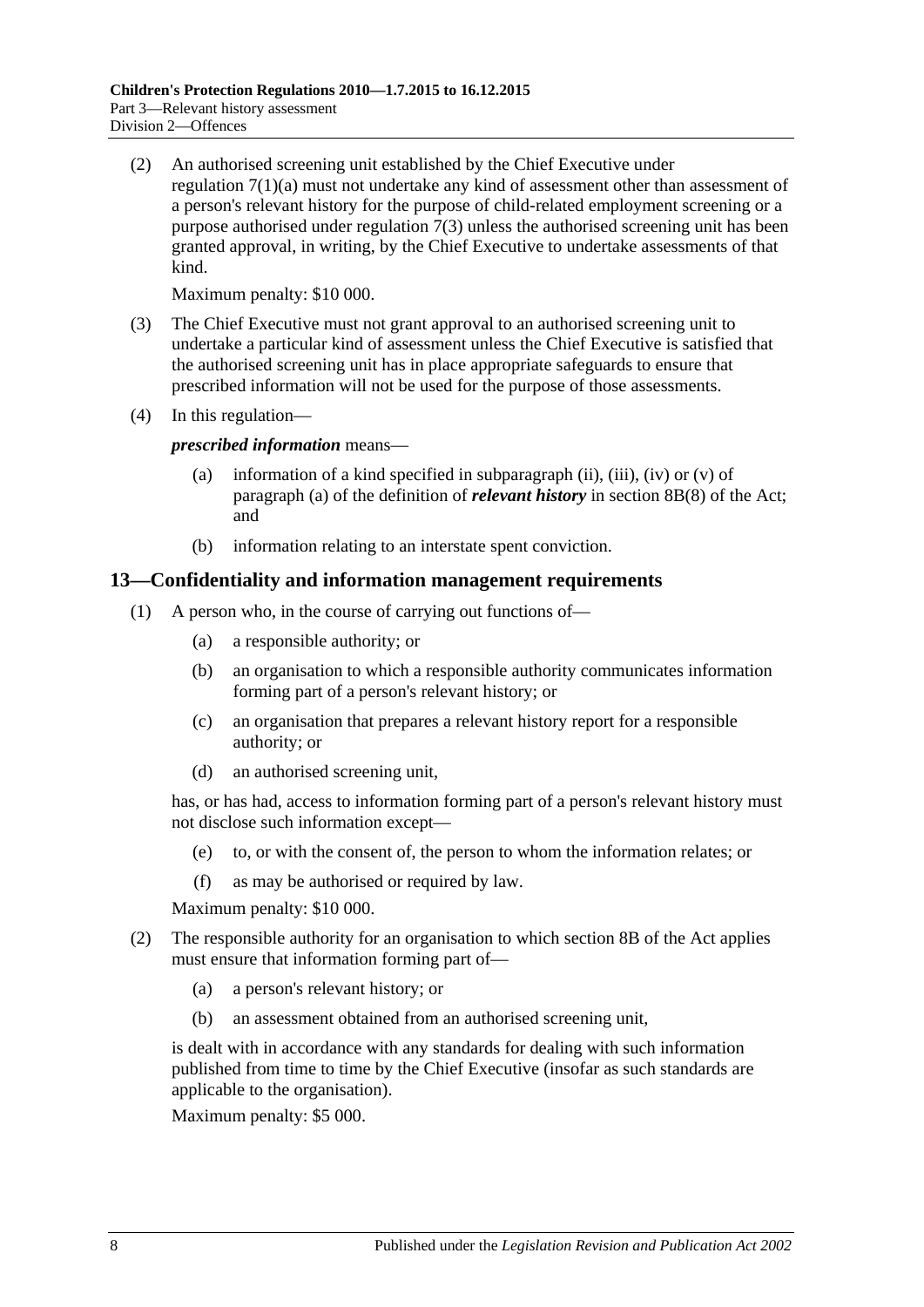## <span id="page-8-0"></span>**Division 3—Exemptions**

#### <span id="page-8-3"></span><span id="page-8-1"></span>**14—Exemptions**

- <span id="page-8-4"></span>(1) Pursuant to section  $8D(1)$  of the Act, but subject to [subregulation](#page-8-2) (2), the following organisations, persons and positions are exempt from the application of section 8B(1) of the Act:
	- (a) an organisation that provides equipment, food or venues for children's parties or events and does not provide any other services;
	- (b) a person who undertakes work on a voluntary basis to provide a service in his or her capacity as a parent or guardian of a child who is ordinarily provided with the service;
	- (c) a person who undertakes work on a voluntary basis to provide a service and who is under 18 years of age;
	- (d) a person who undertakes work in the course of, or for the purposes of, an event or activity that takes place over a period of not more than 10 consecutive days or not more than 1 day in any month;
	- (e) a person appointed as a police officer;
	- (f) a person who is a registered teacher (within the meaning of the *[Teachers](http://www.legislation.sa.gov.au/index.aspx?action=legref&type=act&legtitle=Teachers%20Registration%20and%20Standards%20Act%202004)  [Registration and Standards Act](http://www.legislation.sa.gov.au/index.aspx?action=legref&type=act&legtitle=Teachers%20Registration%20and%20Standards%20Act%202004) 2004*);
	- (g) a person who undertakes, or a position that only involves, work that is not for the exclusive benefit of children and is not provided to any child on an individual basis;
	- (h) a position that only involves prescribed functions because children are employed or engaged to work as volunteers by the person occupying the position or by that person's employer;
	- (i) a position in which all work involving children is undertaken in the presence of the children's parents or guardians and in which there is ordinarily no physical contact with the children.
- <span id="page-8-5"></span><span id="page-8-2"></span>(2) An organisation, person or position referred to in [subregulation](#page-8-3) (1) (other than [subregulation](#page-8-4) (1)(e) or [\(f\)\)](#page-8-5) is not exempt from the application of section 8B(1) of the Act if the services provided by the organisation or the duties of the person or position—
	- (a) involve the provision of—
		- (i) child care or baby sitting services for which an approval (however described) is required under the *[Children's Services Act](http://www.legislation.sa.gov.au/index.aspx?action=legref&type=act&legtitle=Childrens%20Services%20Act%201985) 1985* or the *[Education and Early Childhood Services \(Registration and](http://www.legislation.sa.gov.au/index.aspx?action=legref&type=act&legtitle=Education%20and%20Early%20Childhood%20Services%20(Registration%20and%20Standards)%20Act%202011)  [Standards\) Act](http://www.legislation.sa.gov.au/index.aspx?action=legref&type=act&legtitle=Education%20and%20Early%20Childhood%20Services%20(Registration%20and%20Standards)%20Act%202011) 2011*; or
		- (ii) residential or overnight care for children (other than overnight care by a person who is not ordinarily resident in this State); or
		- (iii) disability services if provided only to children who have a disability; or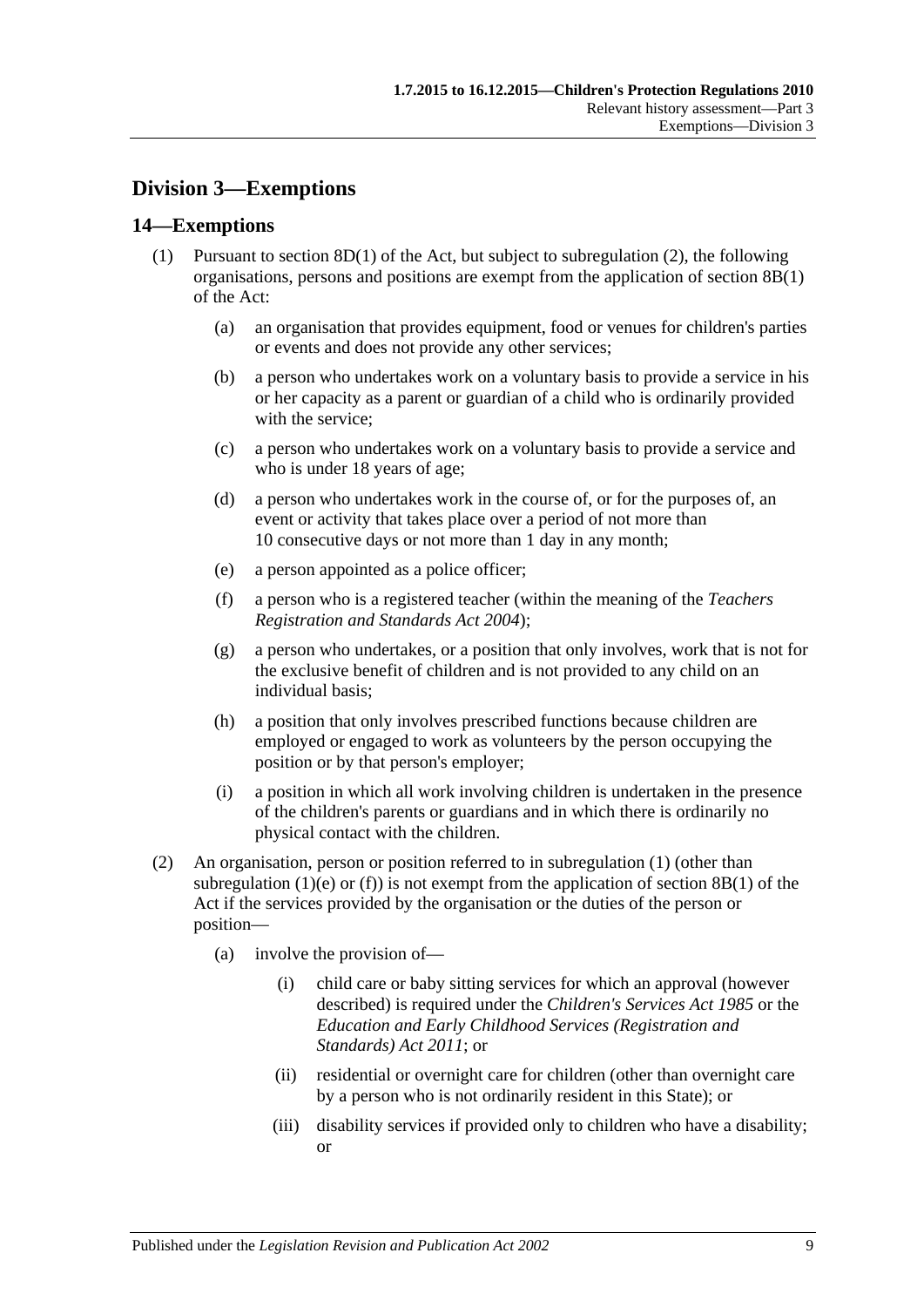(b) are related to the administration of the juvenile justice system or child protection services.

## <span id="page-9-0"></span>**Part 4—Policies and procedures**

### <span id="page-9-1"></span>**15—Obligations of certain organisations**

For the purposes of section  $8C(2)(b)$  of the Act, policies and procedures under section 8C must comply with such of the following documents as may be published from time to time by the Chief Executive (insofar as such documents are applicable to the organisation):

- (a) codes of conduct and principles of good practice of a kind referred to in section 8A(a) of the Act;
- (b) standards of a kind referred to in section 8A(j) of the Act.

## <span id="page-9-2"></span>**Schedule 1—Fees**

#### <span id="page-9-3"></span>**1—Fees payable to authorised screening units**

- (1) Subject to [subclause](#page-9-6) (3), the fees set out in the table below are payable to an authorised screening unit for conducting a relevant history assessment under these regulations.
- (2) The fees set out in the table do not include any GST that may be payable in respect of a particular fee.
- <span id="page-9-6"></span>(3) An authorised screening unit may determine circumstances in which a fee payable to the unit may be waived or remitted.

|                                                                                                                                                                                           | Fee     |
|-------------------------------------------------------------------------------------------------------------------------------------------------------------------------------------------|---------|
| If the applicant satisfies the authorised screening unit that the relevant<br>position is a voluntary position or is a student placement arranged by or<br>through a tertiary institution | \$51.00 |
| In any other case                                                                                                                                                                         | \$92.50 |

## <span id="page-9-4"></span>**Schedule 2—Transitional provisions**

#### <span id="page-9-7"></span><span id="page-9-5"></span>**1—Certain documents taken to be certificates under regulation 8A**

- (1) Subject to this clause, a document issued by an authorised screening unit before the commencement of this clause and relating to an assessment of the criminal or relevant history of a specified person for the purposes of child related employment will be taken to be a certificate issued under [regulation](#page-4-0) 8A and—
	- (a) will continue in force in accordance with its terms; and
	- (b) will be taken to have been issued on the date of its original issue.

**Note—**

These documents are commonly referred to as clearance letters.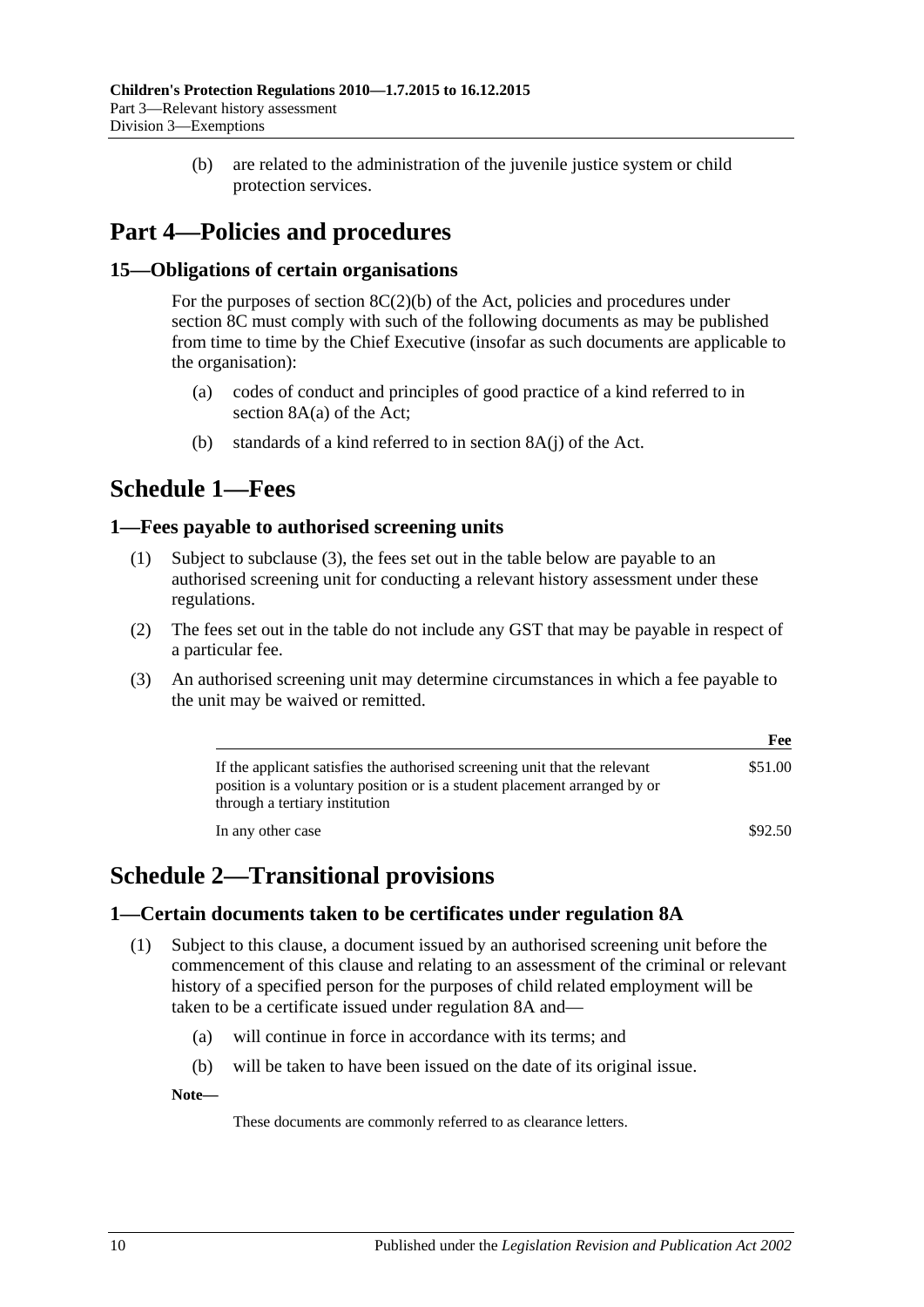(2) A document referred to in [subclause](#page-9-7) (1) that indicates that the person specified in the document is only suitable or authorised to perform specified prescribed functions (within the meaning of section 8B of the Act) is, by force of this subclause, void and of no effect.

**Note—**

These documents are commonly referred to as role specific clearance letters.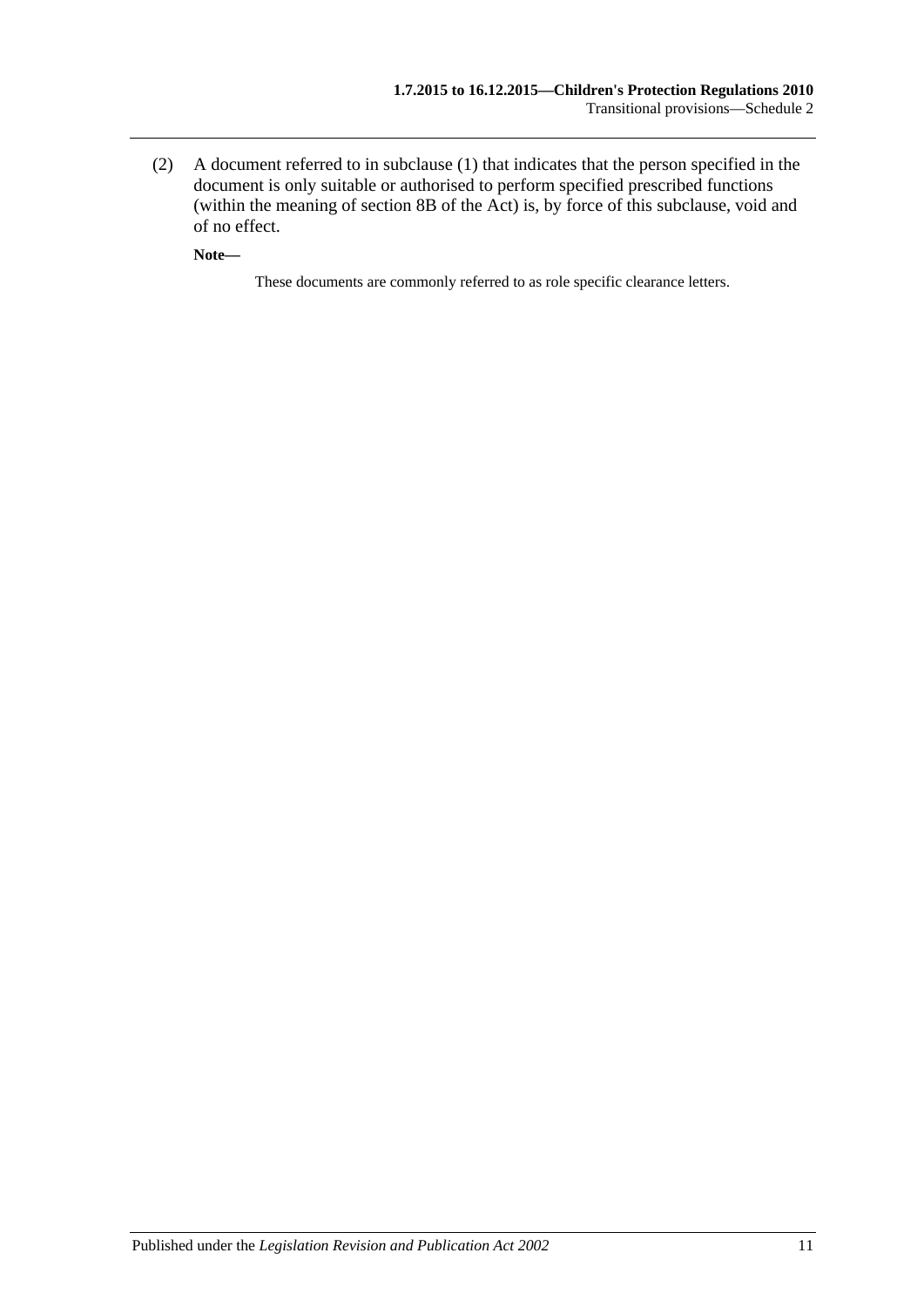## <span id="page-11-0"></span>**Legislative history**

#### **Notes**

- Please note—References in the legislation to other legislation or instruments or to titles of bodies or offices are not automatically updated as part of the program for the revision and publication of legislation and therefore may be obsolete.
- Earlier versions of these regulations (historical versions) are listed at the end of the legislative history.
- For further information relating to the Act and subordinate legislation made under the Act see the Index of South Australian Statutes or www.legislation.sa.gov.au.

## **Legislation revoked by principal regulations**

The *Children's Protection Regulations 2010* revoked the following:

*Children's Protection Regulations 2006*

## **Principal regulations and variations**

New entries appear in bold.

| Year No  | Reference                | Commencement             |
|----------|--------------------------|--------------------------|
| 2010 176 | Gazette 29.7.2010 p3924  | $1.1.2011:$ r 2          |
| 2011 280 | Gazette 15.12.2011 p5075 | Pt 2 (r 4)—1.1.2012: r 2 |
| 2012 85  | Gazette 31.5.2012 p2367  | $1.7.2012$ : r 2         |
| 2013 131 | Gazette 6.6.2013 p2340   | $1.7.2013$ : r 2         |
| 2014 61  | Gazette 13.2.2014 p965   | $1.7.2014$ : r 2         |
| 2014 195 | Gazette 26.6.2014 p3072  | $1.7.2014$ : r 2         |
| 2014 283 | Gazette 11.12.2014 p6764 | $11.4.2015$ : r 2        |
| 2015 63  | Gazette 18.6.2015 p2559  | $1.7.2015$ : r 2         |

## **Provisions varied**

New entries appear in bold.

Entries that relate to provisions that have been deleted appear in italics.

| Provision                    | How varied                                                     | Commencement |
|------------------------------|----------------------------------------------------------------|--------------|
| Pt <sub>1</sub>              |                                                                |              |
| r <sub>2</sub>               | omitted under Legislation Revision and<br>Publication Act 2002 | 1.1.2012     |
| r <sub>3</sub>               |                                                                |              |
| $r \cdot 3(1)$               | r 3 redesignated as r $3(1)$ by 61/2014 r 4(4)                 | 1.7.2014     |
| authorised<br>screening unit | varied by $61/2014$ r 4(1)                                     | 1.7.2014     |
| disability                   | inserted by $61/2014$ r 4(2)                                   | 1.7.2014     |
| disability services          | inserted by $61/2014$ r 4(2)                                   | 1.7.2014     |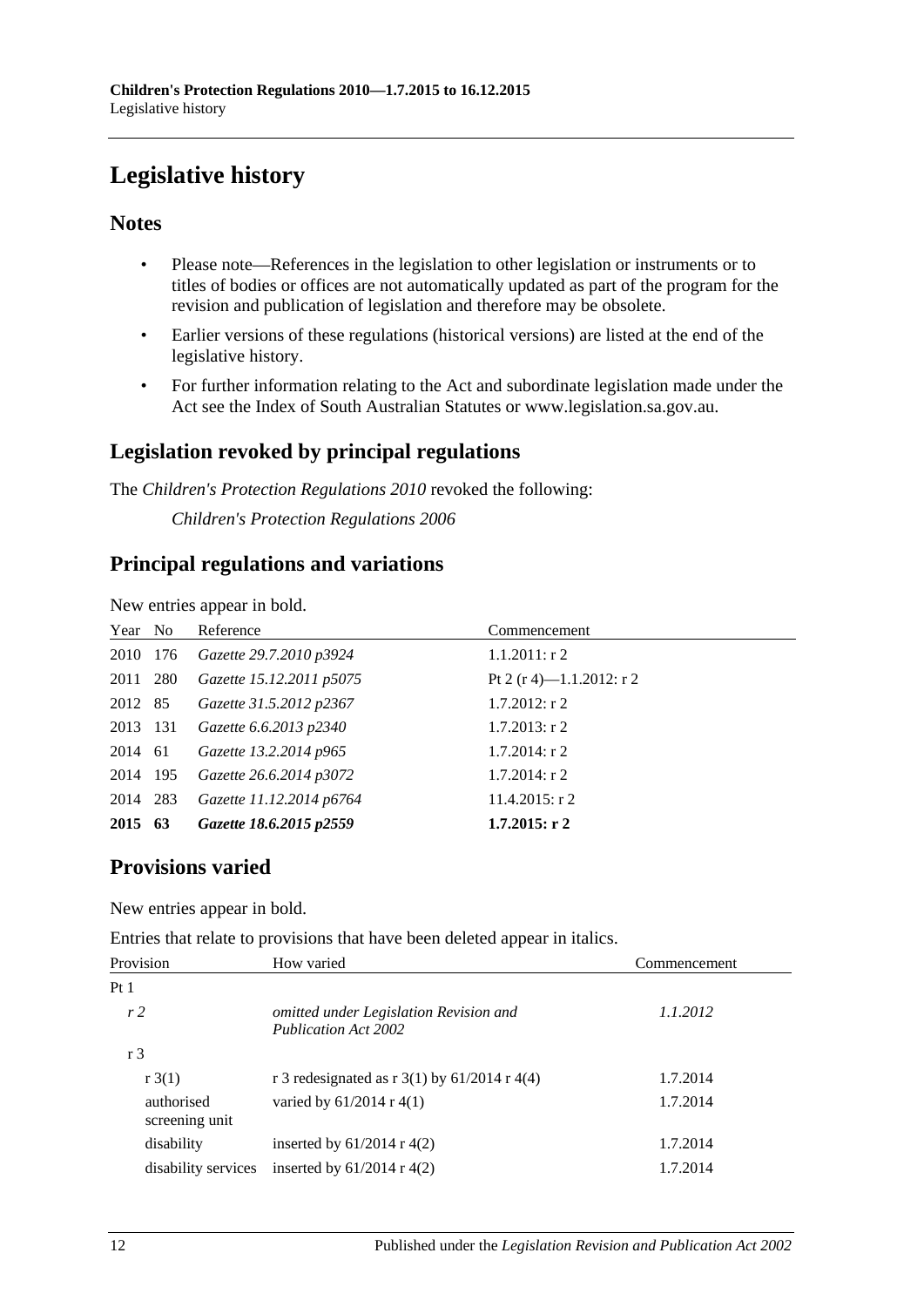| interstate spent<br>conviction | inserted by $61/2014$ r 4(3)       | 1.7.2014  |
|--------------------------------|------------------------------------|-----------|
| responsible<br>authority       | deleted by $61/2014$ r $4(3)$      | 1.7.2014  |
| r3(2)                          | inserted by $61/2014$ r 4(4)       | 1.7.2014  |
|                                | varied by 283/2014 r 4             | 11.4.2015 |
| r3(3)                          | inserted by $61/2014$ r 4(4)       | 1.7.2014  |
| Pt 2                           |                                    |           |
| r <sub>5</sub>                 | varied by 61/2014 r 5              | 1.7.2014  |
| Pt 3                           |                                    |           |
| heading                        | varied by 61/2014 r 6              | 1.7.2014  |
| Pt 3 Div 1                     |                                    |           |
| heading                        | varied by 61/2014 r 7              | 1.7.2014  |
| r 6                            |                                    |           |
| r(6(1))                        | varied by $61/2014$ r $8(1)$ —(5)  | 1.7.2014  |
|                                | varied by 283/2014 r 5(1), (2)     | 11.4.2015 |
| $r 6(1a)$ and $(1b)$           | inserted by 283/2014 r 5(3)        | 11.4.2015 |
| r <sub>7</sub>                 |                                    |           |
| r7(1)                          | substituted by $61/2014$ r $9(1)$  | 1.7.2014  |
|                                | varied by 283/2014 r 6             | 11.4.2015 |
| r7(3)                          | inserted by $61/2014$ r $9(2)$     | 1.7.2014  |
| r 8                            | substituted by 61/2014 r 10        | 1.7.2014  |
| r 8A                           | inserted by 283/2014 r 7           | 11.4.2015 |
| r <sub>9</sub>                 | varied by 61/2014 r 11(1)          | 1.7.2014  |
|                                | (a) deleted by $61/2014$ r $11(2)$ | 1.7.2014  |
| rr 10A and 10B                 | inserted by $61/2014$ r 12         | 1.7.2014  |
| rr 11A and 11B                 | inserted by 283/2014 r 8           | 11.4.2015 |
| Pt 3 Div 2                     |                                    |           |
| r 12                           |                                    |           |
| r12(1)                         | varied by 61/2014 r 13(1), (2)     | 1.7.2014  |
| r12(2)                         | substituted by $61/2014$ r 13(3)   | 1.7.2014  |
| r12(3)                         | varied by 61/2014 r 13(4)          | 1.7.2014  |
| r12(4)                         | inserted by 61/2014 r 13(5)        | 1.7.2014  |
| r 13                           |                                    |           |
| $r 13(1)$ and (2)              | varied by 61/2014 r 14             | 1.7.2014  |
| Pt 3 Div 3                     |                                    |           |
| r14                            |                                    |           |
| r 14(1)                        | varied by 61/2014 r 15(1)          | 1.7.2014  |
| r 14(2)                        | varied by 280/2011 r 4             | 1.1.2012  |
|                                | varied by 61/2014 r 15(1)          | 1.7.2014  |
| r 14(3)                        | deleted by $61/2014$ r $15(2)$     | 1.7.2014  |
| Sch 1                          | substituted by 85/2012 r 4         | 1.7.2012  |
|                                | substituted by 131/2013 r 4        | 1.7.2013  |